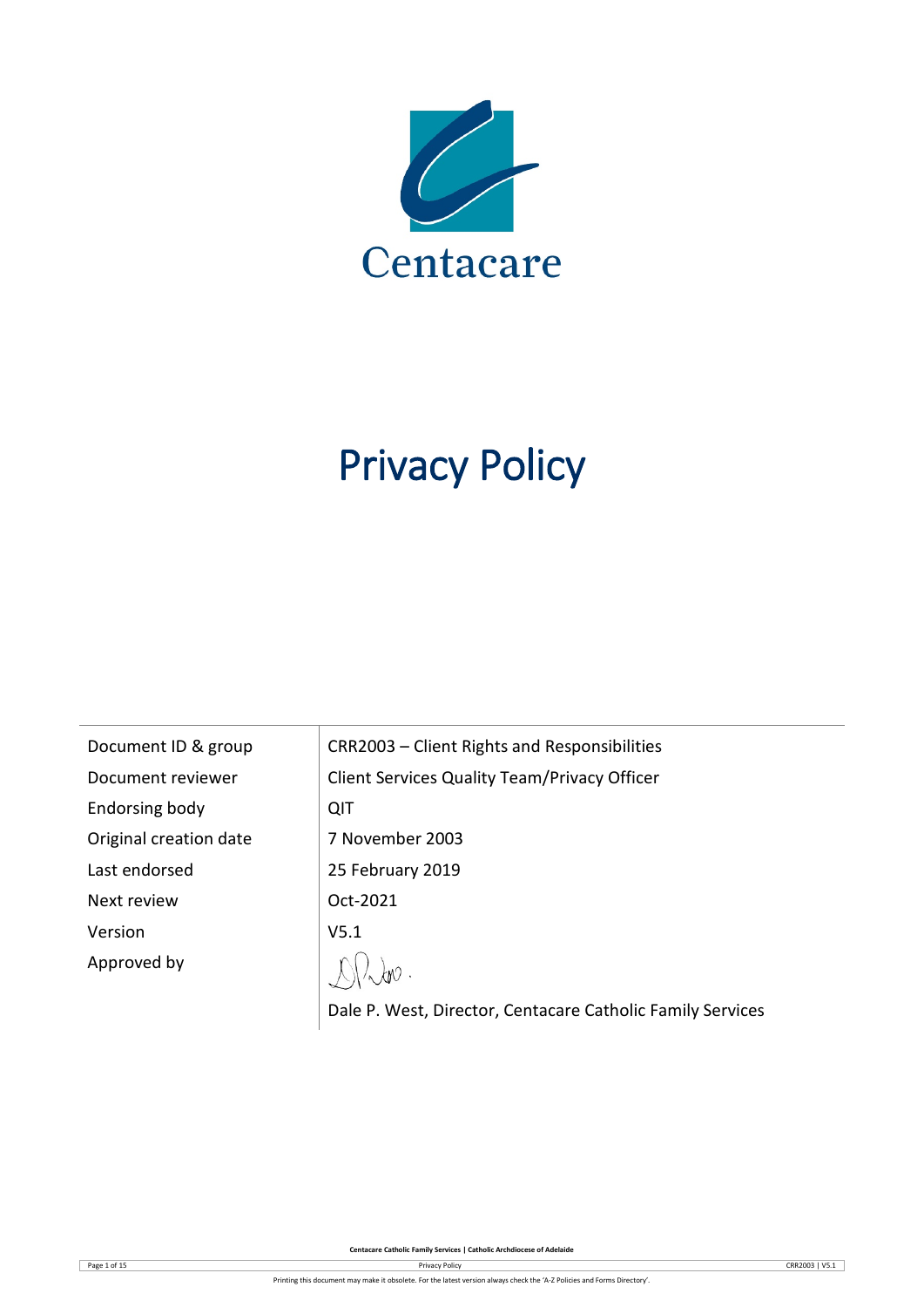## **1. Purpose**

- **1.1.** The purpose of this policy is to clearly communicate Centacare's Personal Information handling practices, procedures and systems, ensuring transparency and compliance with the requirements of the Privacy Act 1988 and the Australian Privacy Principles (APPs). The systems are designed to manage these practices, and deal with any relevant enquiries or complaints. This policy will inform you of the type of Personal Information we collect and hold, and the way we handle that information.
- **1.2.** Centacare Catholic Family Services is a Catholic welfare organisation providing a range of services and activities across the Catholic Archdiocese of Adelaide. We are a not-for-profit organisation with a strong focus on social justice. We collect, hold, use and disclose Personal Information to carry out our services and activities which include:
	- Youth and homelessness services
	- Domestic violence services
	- Mental health services
	- Health Services
	- Disability services including care, accommodation and support for adults with intellectual disability, respite and recreational services for all ages
	- School and family services
	- Training and education, including student placements
	- Counselling, case management, mediation, family support
	- Foster Care services
	- Family Support Services
	- Advocacy and support
	- Community and stakeholder engagement
	- Responding to feedback and complaints
- **1.3.** Centacare is committed to ensuring all Personal Information is managed in an open and transparent way, protecting where possible the confidentiality of the information and dealing with it in a legitimate manner, with a system which provides for access to that information and for the correction of errors.
- **1.4.** We will be open with you about the kind of Personal Information held, and what is done with it. Our Privacy Statement and Privacy Policy are available via the Centacare website [\(www.centacare.org.au\)](http://www.centacare.org.au/), client induction and in hard copy directly upon request for any Centacare clients and other interested individuals.
- **1.5.** Further information about your rights under the Privacy Act 1988 is available from the Office of the Australian Information Commissioner.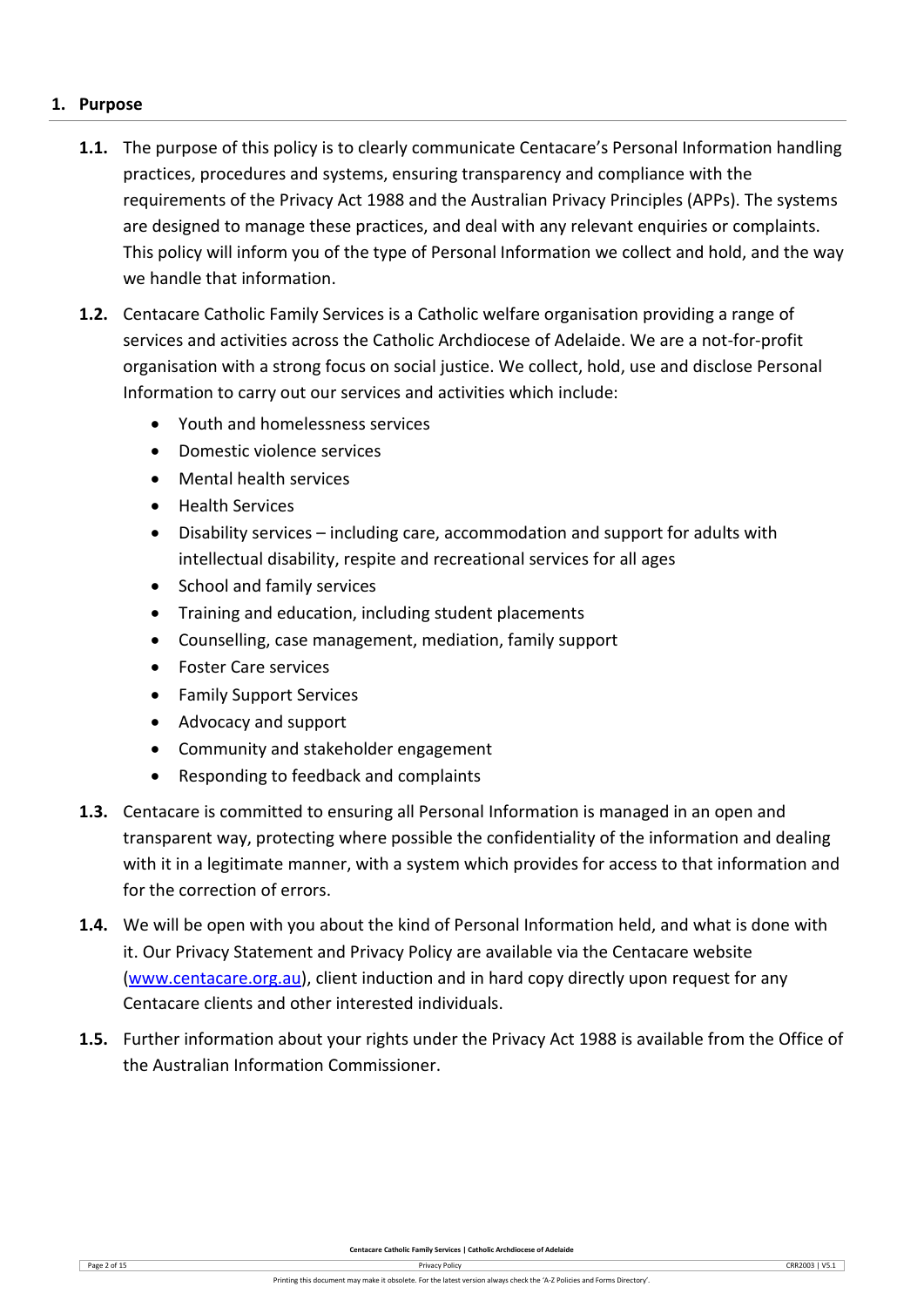- **1.6.** Centacare employee records, including past employee records, and records relating to the operation of the service, including confidential communications between employees and professional advisers (e.g. legal advisors) in relation to employment matters, are exempt from the Privacy Act and this policy does not apply to those records. For information regarding employee records, workers can refer to the Personnel Files Policy.
- **1.7.** The objectives of the Privacy Policy are to:
	- a) Ensure all Personal Information received by our organisation is handled in compliance with the Privacy Act 1988 and amendments, including the APPs.
	- b) To ensure all individuals who come into contact with Centacare Catholic Family Services understand their rights in relation to the Privacy Act 1988, including the APPs.
	- c) To ensure all workers understand their responsibilities in relation to compliance with the Privacy Act 1988, including the APPs.
	- d) To minimise the potential risk of a privacy breach.
	- e) To provide an appropriate complaints-handling mechanism.

| <b>Word/Term</b>            | <b>Definition</b>                                                                  |  |  |  |
|-----------------------------|------------------------------------------------------------------------------------|--|--|--|
| <b>Australian Privacy</b>   | 13 principles (replacing the Information Privacy Principles and National Privacy   |  |  |  |
| Principles (APPs)           | Principles) and formed as part of the Privacy Amendment (Enhancing Privacy         |  |  |  |
|                             | Protection) Act 2012. Personal Information                                         |  |  |  |
| <b>Personal Information</b> | Information or an opinion (including information or an opinion forming part of a   |  |  |  |
|                             | database), whether true or not, and whether recorded in a material form or not,    |  |  |  |
|                             | about an individual whose identity is apparent, or can reasonably be               |  |  |  |
|                             | ascertained, from the information or opinion                                       |  |  |  |
| Privacy Act 1988            | An Australian law which regulates the handling of Personal Information about       |  |  |  |
|                             | individuals. This includes the collection, use, storage and disclosure of Personal |  |  |  |
|                             | Information, and access to and correction of that information.                     |  |  |  |
| Sensitive Information       | Personal Information about an individual's:                                        |  |  |  |
|                             | health (including predictive genetic information);<br>$\bullet$                    |  |  |  |
|                             | racial or ethnic origin;<br>$\bullet$                                              |  |  |  |
|                             | political opinions;<br>$\bullet$                                                   |  |  |  |
|                             | membership of a political association, professional or trade association           |  |  |  |
|                             | or trade union;                                                                    |  |  |  |
|                             | religious beliefs or affiliations;<br>$\bullet$                                    |  |  |  |
|                             | philosophical beliefs;<br>٠                                                        |  |  |  |
|                             | sexual orientation or practices;<br>$\bullet$                                      |  |  |  |
|                             | criminal record;<br>٠                                                              |  |  |  |
|                             | biometric information that is to be used for certain purposes; or<br>$\bullet$     |  |  |  |
|                             | biometric templates                                                                |  |  |  |

# **2. Definitions**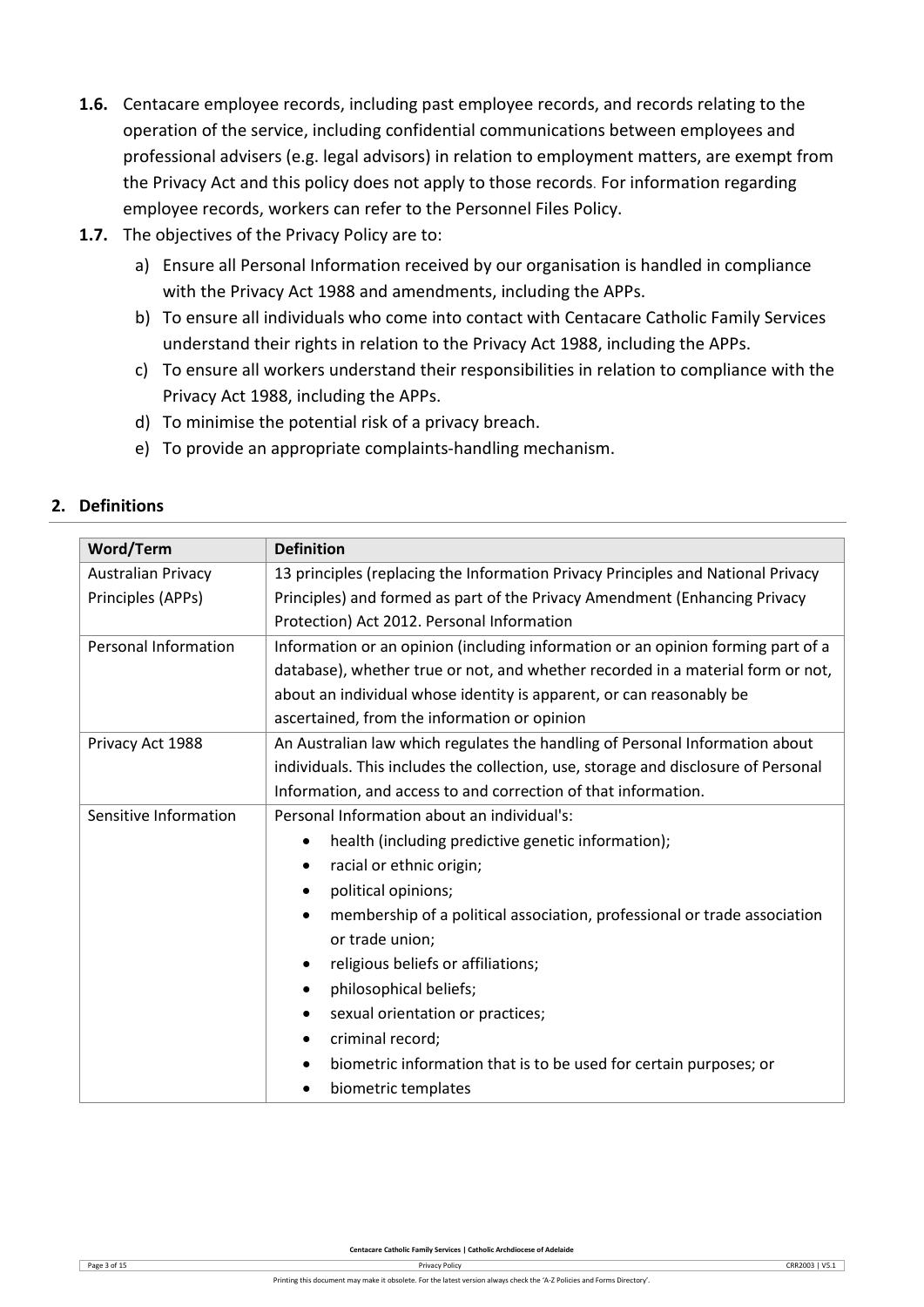## **3. Responsibilities**

## **3.1. Organisation**

- Oversight adherence by all workers to the Privacy Act 1988, inclusive of the Australian Privacy Principles (APPs).
- Provision of training in Privacy as a mandatory requirement.
- Ensuring Centacare policies and procedures are developed and maintained to comply with the Privacy Act 1988, inclusive of the APPs.

## **3.2. Privacy Officer**

- Ongoing monitoring to ensure currency and compliance with Privacy legislation including:
	- o Assisting in any review of the Privacy Policy.
	- o Mapping any changes required to policies and procedures as needed.
	- o Assisting in reviews/audits of privacy practices.
	- o Assisting as required in the development of privacy training/awareness.
- Available as a resource (information seeking only) to Executive Managers in relation to privacy including the investigation and responding to any complaints and/or allegations of privacy breaches.

#### **3.3. Managers**

- Ensuring workers are familiar with, and adhere to, the requirements of the Privacy Act 1988 and the APPs.
- Ensuring workers have read and comply with the requirements set out in this policy.

## **3.4. Workers**

- To be familiar with, and adhere to, the requirements of the Privacy Act 1988 and the APPs.
- To read and comply with the requirements set out in this policy.
- Participate in relevant training.

## **4. Collection of Personal Information**

Centacare collects Personal Information, and maintains records for our own purposes and proper administration. Examples of the reasons why we collect Personal Information include:

- To communicate with you;
- To enable us to provide services to you;
- To enable us to comply with reporting requirements to third parties;
- To enable us to track our activities and operations;

We will at all times endeavour to only collect information we need to enable us to provide a service to you, or to carry out a particular function or activity. Your Personal Information will be stored securely either in hard copy at our offices, or on a computer server that we maintain and operate.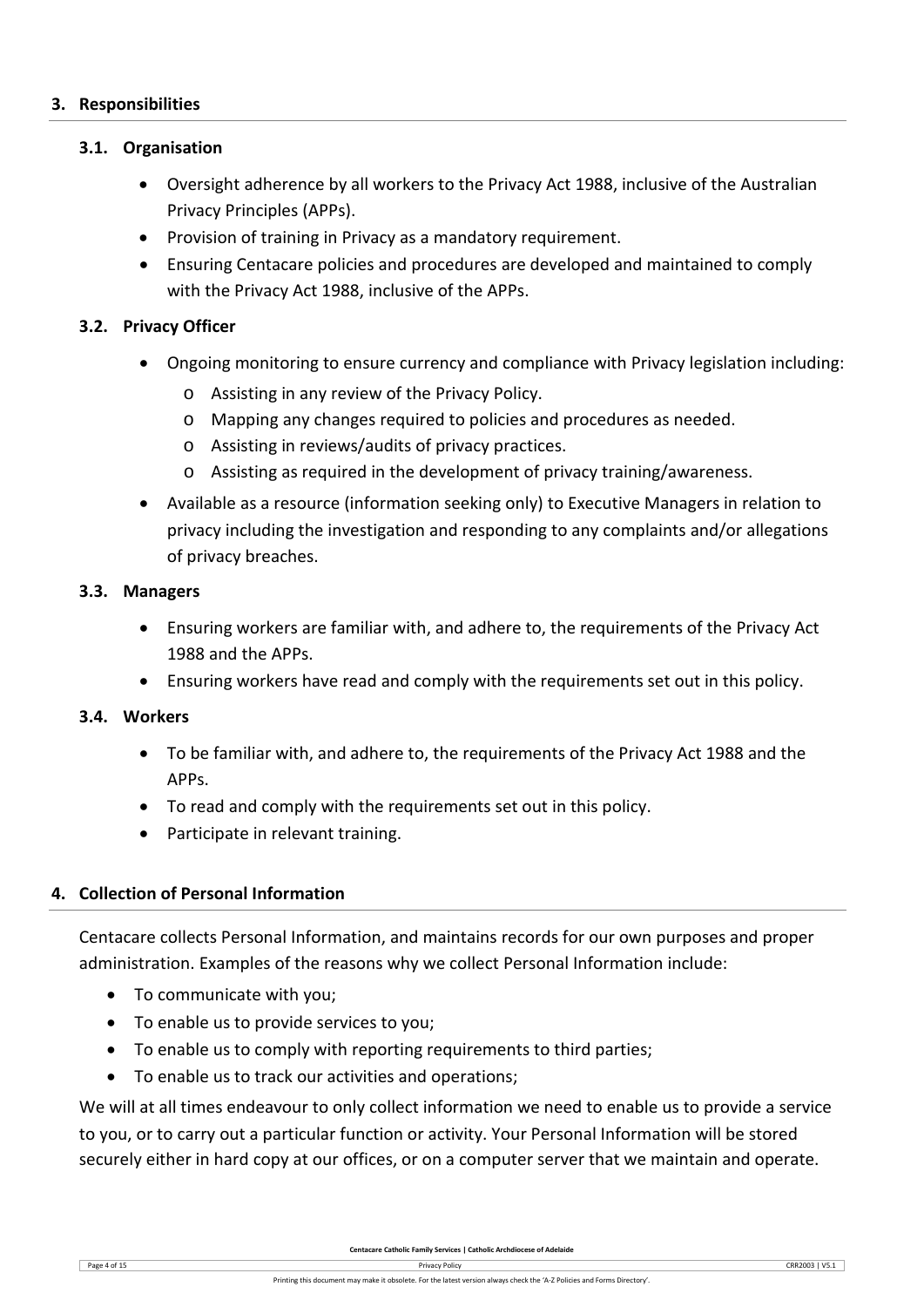Where possible we will restrict access to Personal Information to individuals who have:

- a direct role in providing the service, function or activity;
- a quality assurance responsibility, i.e. auditing, supervision; or
- an administrative role related to records management.

The main way we collect information about you is when you give it to us. For example, when you:

- Enquire about our services:
- Commence receiving a service from us, and throughout the time we provide the service to you;
- Make a complaint and want to be kept informed of the progress;
- Ask us for information (but only if we need your Personal Information to answer you); or
- Ask for access to information Centacare holds about you.

We may also collect contact details and some other Personal Information if you are on one of our committees, or are participating in a meeting or consultation with us. We may also collect Personal Information about you from third parties. When we do this it will either be because we reasonably believe you would have expected the third party to have provided us with the information, where the third party has told us that you were informed about them providing us with the information, or where we inform you at the point we collect the information from the third party.

Sometimes Centacare is required to use an assigned identifier provided to us by a Commonwealth Government agency (e.g. Medicare number). We will limit the use of these identifiers and will not use or disclose them unless:

- It is necessary to fulfil our obligations to the agency that assigned the identifier; or
- If it is required or authorised by or under an Australian law or a court/tribunal order; or
- For a purpose detailed under 5 'Disclosure' in this policy

When collecting Personal Information about you, regardless of the source, we will take such steps as are reasonable in the circumstances to ensure you know why we need the information and what we will do with it. We will endeavour to do this at the time of collection or, if not practicable, as soon as we can after collection.

At times it may be necessary for us to not disclose why the information is being collected. This may occur where it:

- May pose a serious threat to the life, health or safety of an individual, or pose a threat to public health or safety.
- May jeopardise the purpose of collection or the integrity of the Personal Information collected and there is a clear public interest in the purpose of collection.
- Would be inconsistent with another legal obligation, for example, by breaching a statutory secrecy provision, a client's legal professional privilege, or a legal obligation of confidence.
- Where the impracticability of notification, including the time and cost, outweighs the privacy benefit of notification.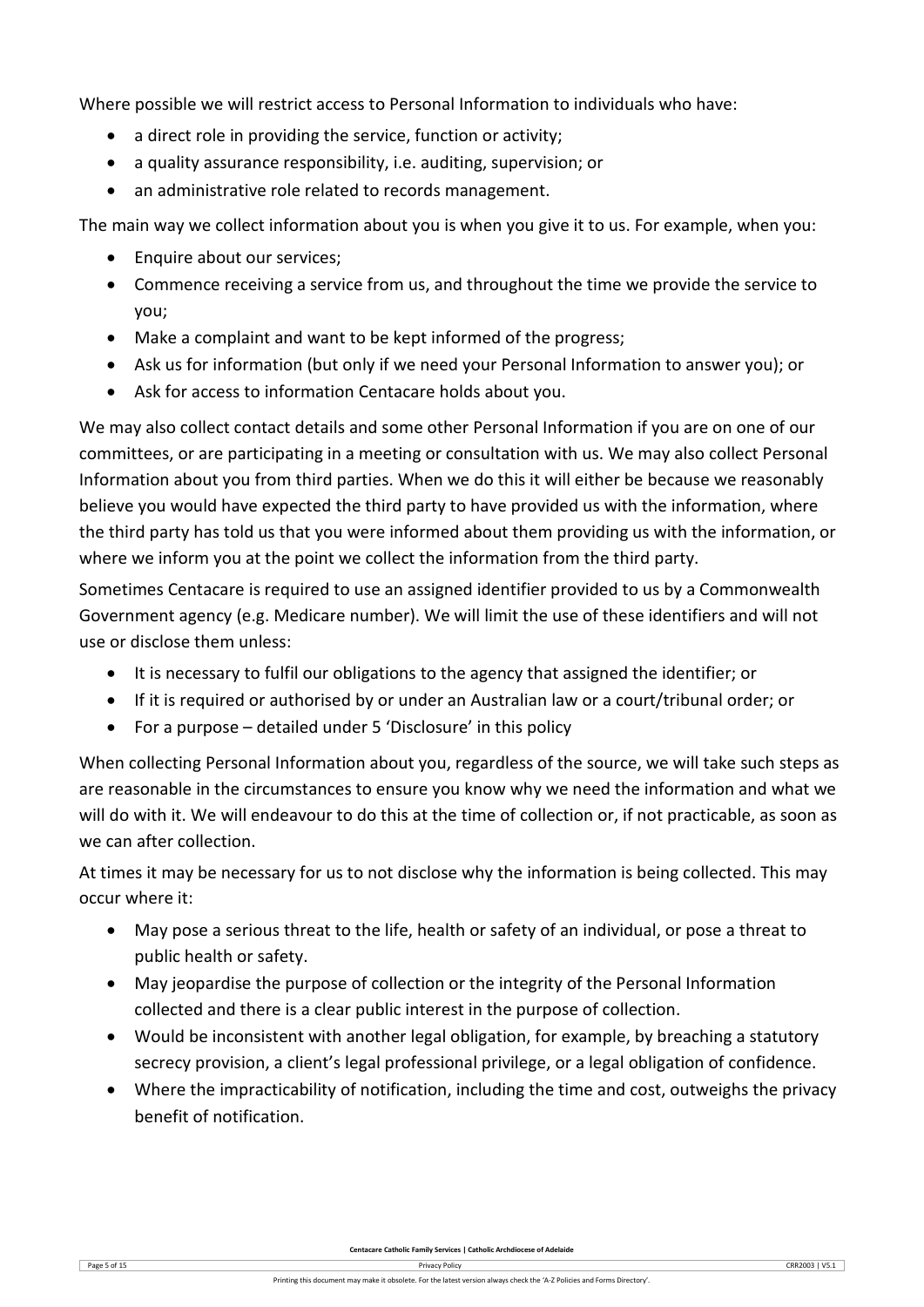# **4.1. Collecting sensitive information**

Sometimes we may need to collect sensitive information about you, for example if it is reasonably necessary to enable us to provide appropriate services to you, or for us to function properly as an organisation.

Sensitive information about you would only be collected when the following apply:

- It is relevant to our operations and activities; and
- You have consented; or
- The collection is required by law; or
- The collection is necessary to prevent or lessen a serious imminent threat to the life or health of any individual.

## **4.2. Indirect collection**

In the course of providing a service to you we may at times collect information about you from someone else. This may occur when:

- You are also receiving services from another organisation or agency.
- We receive a referral from another Agency prior to you commencing service with us. The information we receive in this circumstance will usually be your name and contact details, but may include other basic information.

If we need to collect information about you from someone else we will always try to seek permission from you beforehand. In the case of our clients this may mean utilising our 'Authority to Exchange Information' form.

At times we may receive other Personal Information that is unsolicited – or has not been requested by us. Examples of this could include:

- misdirected mail
- unsolicited correspondence to us such as an employment application sent to us on an individual's own initiative and not in response to an advertised vacancy

To ensure your privacy, any unsolicited Personal Information or other basic information of the kind referred to above we receive that is not reasonably necessary for, or directly related to, our service delivery will be destroyed or de-identified as soon as practicable if it is lawful and reasonable to do so.

Information collected about you indirectly will not be used or disclosed in any way without consent unless the law requires it to be so used, disclosed or retained.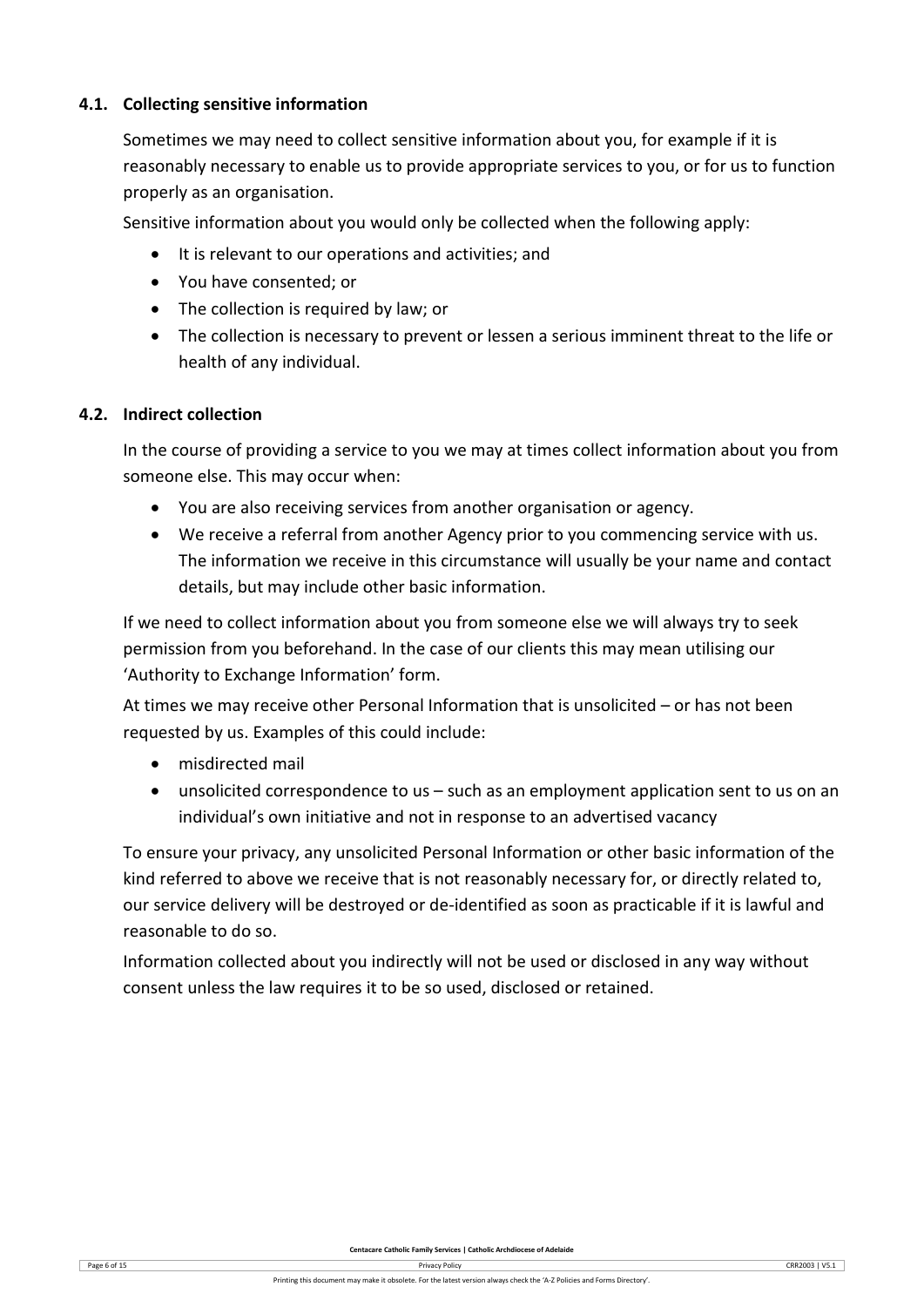# **4.3. Anonymity**

You can always refuse to supply personally-identifying information, with the understanding that it may prevent you from engaging in certain activities. For example, if you wish to make a complaint anonymously, we will be unable to provide feedback to you in relation to that complaint. However, for most of our functions and activities we will usually need your name and contact information to enable us to provide appropriate services.

We will, wherever it is lawful and practicable, give you the option of not identifying yourself such as when you are making a telephone enquiry about a service. However there are exceptions which relate to court proceedings and proceedings before a tribunal, as well as mandatory reporting requirements, where it is not practicable to do so.

Certain legislative requirements apply to Family Dispute Resolution (FDR; matters mediated by a Family Dispute Resolution Practitioner under the Family Law Act). FDR clients are exempted from the right to remain anonymous. However, in cases where we are required by law to disclose your details, then obviously we must do so.

## **4.4. Collection through our website**

Centacare has a public website – [www.centacare.org.au](http://www.centacare.org.au/)

We may at times collect Personal Information via our website, which would only occur when you provide your email address to subscribe to receive newsletters and/or be part of a blog group related to a particular program via the Centacare website.

**4.4.1.** Where comments are allowed via blogs and other forums, Personal Information is only disclosed that has been provided by you in these areas to the extent you create a unique public user profile, which includes your user name, description about you, comments, and your forum and blog posts.

Please be aware that any information you post or disclose in these areas becomes public information. We advise you to not post Personal Information in your profile, as other users can view this. If, at any time, you provide Personal Information about another person, you warrant that you have made that person aware of this Privacy Policy and that you have obtained that person's consent to provide their Personal Information to us.

Our newsletter and blog subscriptions will always provide a simple means for you to request not to receive further communications ('opting out'), and we will always comply with that request.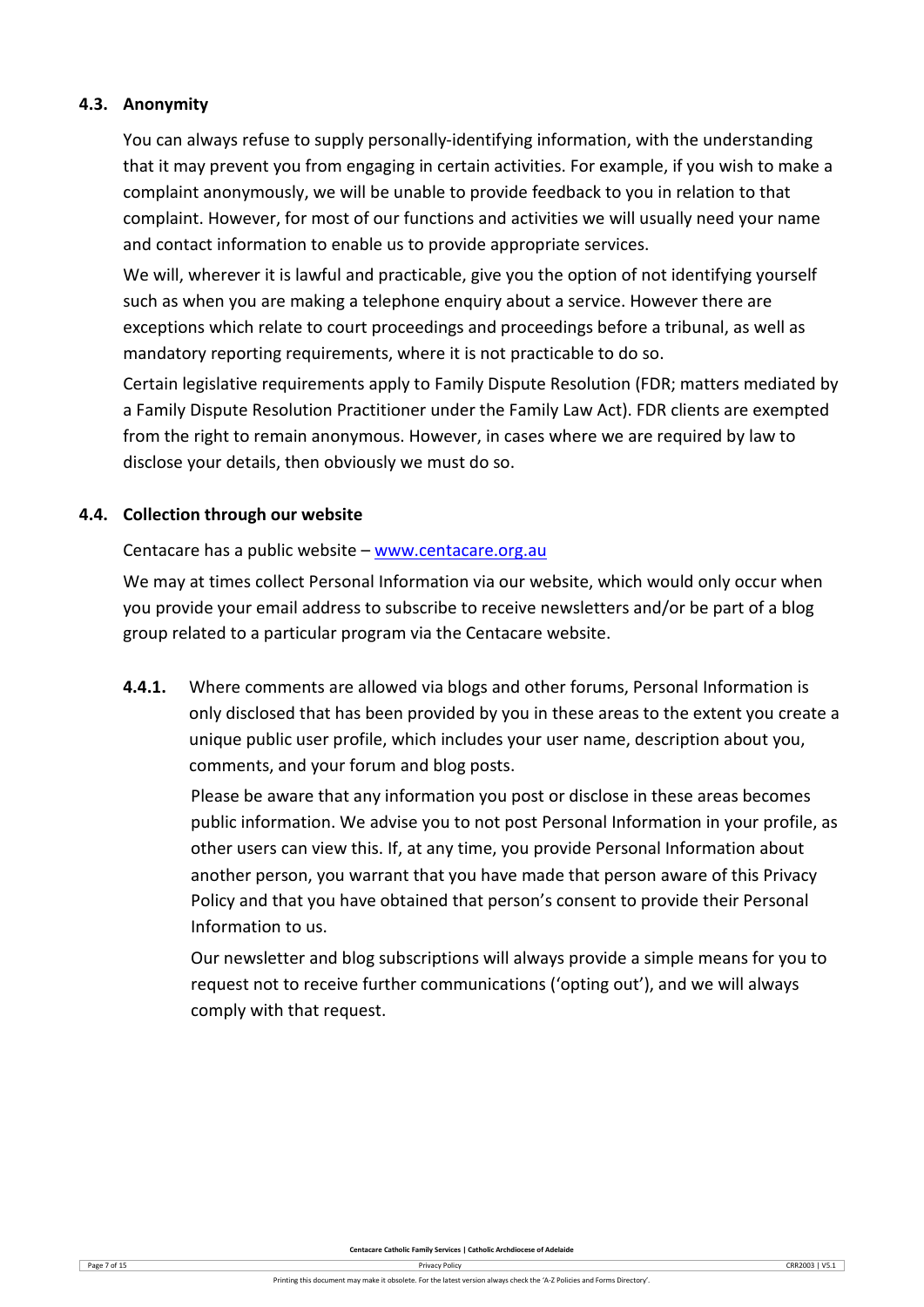# **4.4.2. Analytic and cookie tools**

We use a range of tools provided by third parties, which may include Google and our web hosting company, to collect or view website traffic information. These sites have their own privacy policies.

To improve your experience on our site, we may use 'cookies'. Cookies are an industry standard and most major web sites use them. A cookie is a small text file that our site may place on your computer as a tool to remember your preferences. You may refuse the use of cookies by selecting the appropriate settings on your browser, however please note that if you do this you may not be able to use the full functionality of our website.

**4.4.3.** The information collected by these tools may include the IP address of the device you are using and information about sites that IP address has come from, the pages accessed on our site and the next site visited. We use the information to maintain, secure and improve our website and to enhance your experience when using it.

## **4.5. Social networking services**

We may at times use social networking services to communicate with the public about our work. If you communicate with us using these services we may collect your Personal Information, but we only use it to help us to communicate with you and the public. The social networking service will also handle your Personal Information for its own purposes. These sites have their own privacy policies.

## **4.6. Email lists**

We may collect your email address and, if you provide it, other contact details when you subscribe to our email lists. We only use this information for the purpose of sending you updates relevant to the activity you are subscribed to.

## **4.7. Electronic forms**

If you fill in an electronic form on our website we can contact you using any of the contact details you've supplied, if you have requested us to do so. The information on completed electronic forms will be kept for as long as we need it to provide the relevant service or information you have requested.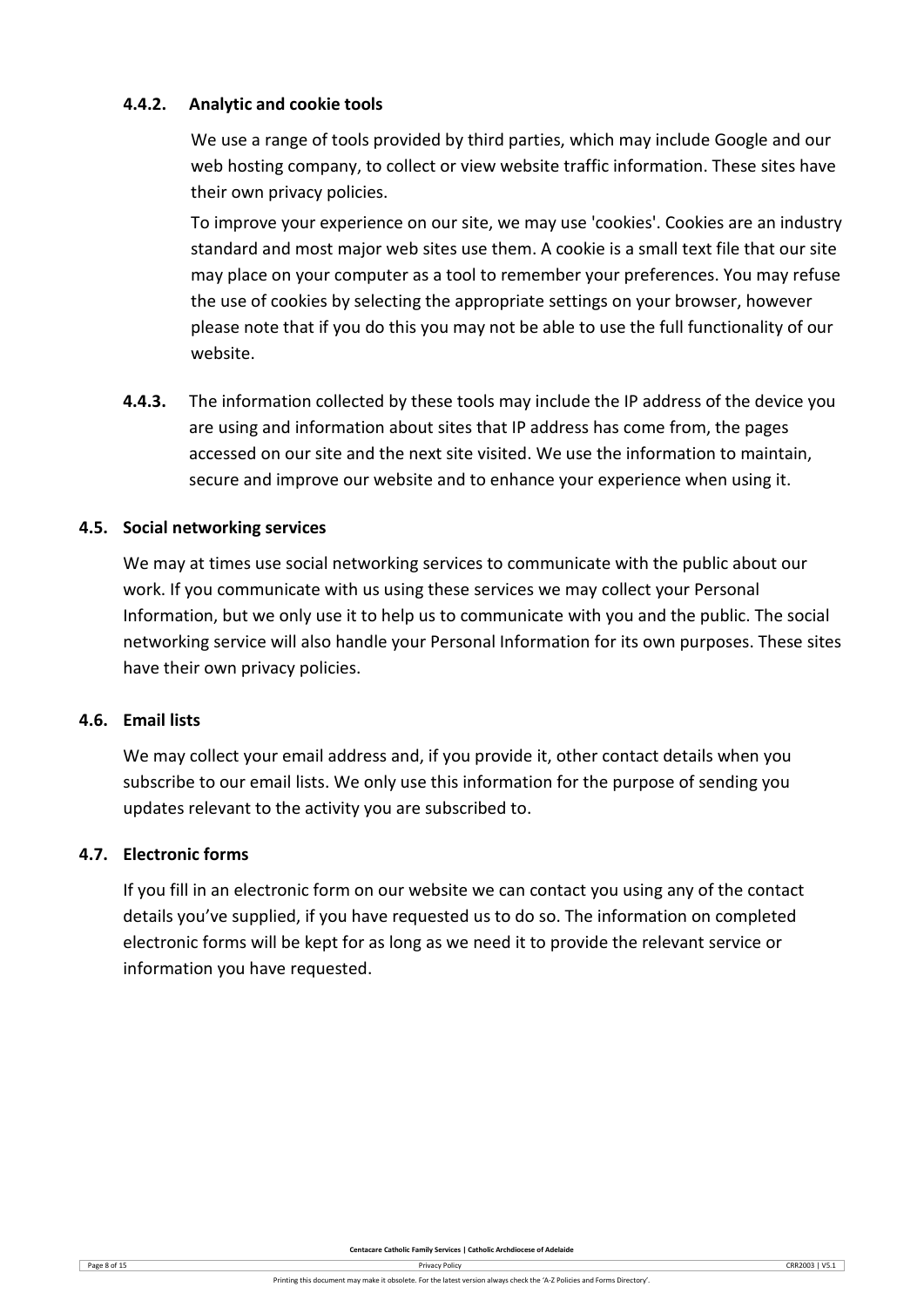## **5. Disclosure**

# **5.1. External Disclosure**

Centacare will endeavour at all times to gain your consent for information sharing outside our organisation. When seeking consent to use or disclose Personal Information, including sensitive information, Centacare has an 'Authority to Exchange Information' form which must be completed and signed by you prior to sharing information.

We will generally only use and disclose your Personal Information for the purpose for which it has been collected.

However, we may at times be required to use or disclose information without your consent. This may occur if we reasonably believe use or disclosure is necessary to lessen or prevent a serious threat to the life, health or safety of any individual, or to public health or safety, or we are required by law – such as:

• Mandated Notification

# o **Children and Young People (Safety) Act 2017**

Centacare is obliged by law to notify child protection services if they suspect on reasonable grounds that a child/young person has been or is being abused or neglected, and the suspicion is formed in the course of the person's work (paid or voluntary) or in carrying out official duties.

## o **Section 67ZA of the Family Law Act 1975**

Some Centacare Services operate in accordance to the Family Law Act and are obliged to report abuse or the risk of abuse to the prescribed child welfare authority. Centacare may make such disclosures of other information as is reasonably believed necessary to enable the authority to properly manage the subject matter of the notification.

- To provide information pursuant to the order of a court or tribunal, or issued by the appropriate authority
- To report notifiable diseases under public health legislation
- There is reasonable belief that it is reasonably necessary for a law enforcement body to carry out certain functions
- To report missing persons

If we use or disclose Personal Information for a secondary purpose we will make a written record of that use or disclosure.

# **5.2. Disclosure to service providers**

At times we may be required to disclose your Personal Information to other service providers. Examples of service providers we frequently work with include, but are not limited to:

- Department for Child Protection
- Department of Human Services
- Department of Health
- Women's Safety Services SA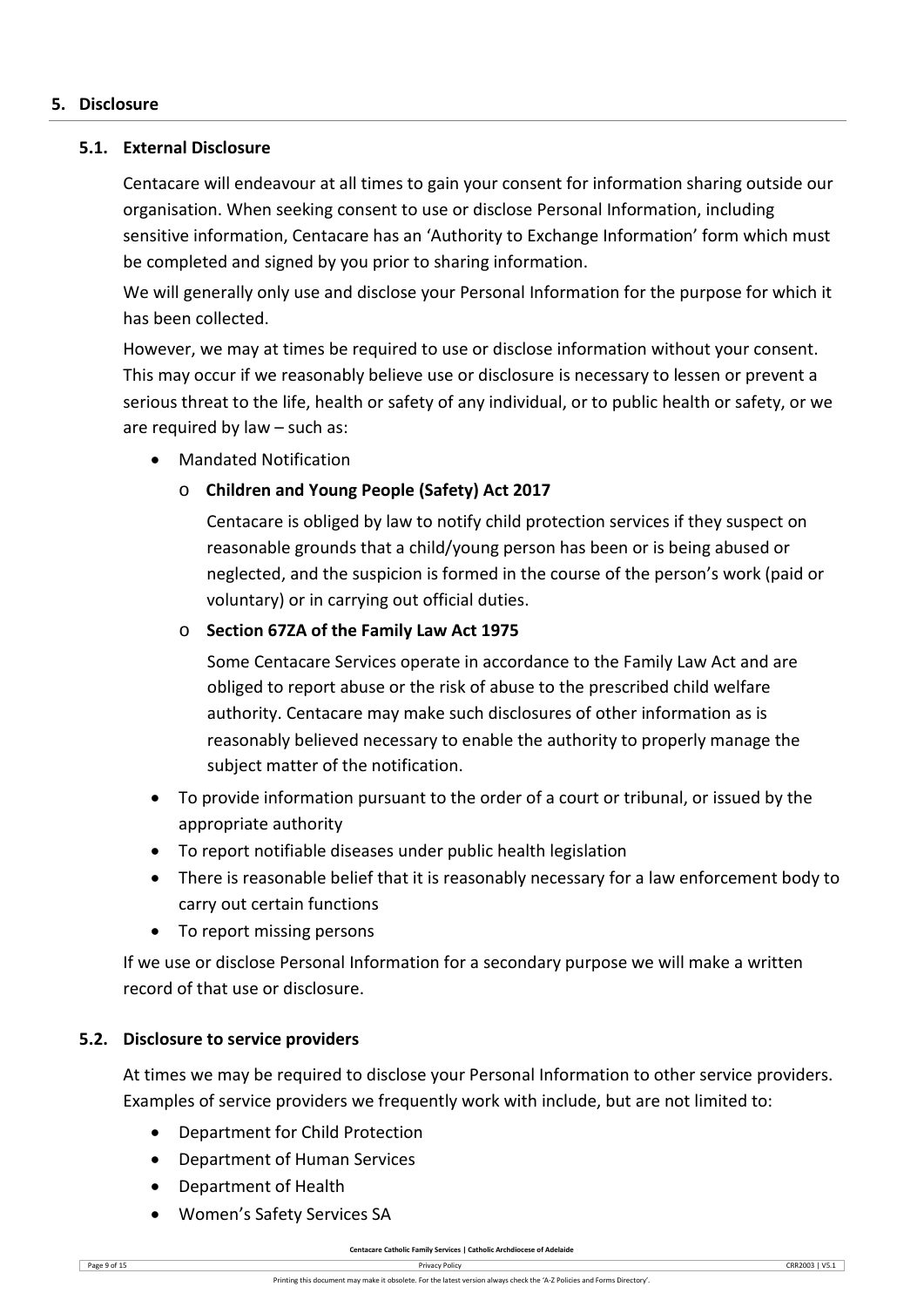This may occur if it is required as part of funding agreements, where a partnership or collaboration exists with another agency (see 5.2.1.), or where we are required by law. It may also occur if we believe a person is at risk of harm, and adverse outcomes may result unless appropriate services are provided. (See 5.2.2. and 5.2.3.).

Any service providers we disclose your Personal Information to, are required to comply with the Australian Privacy Principles (APPs) and to have their own Privacy Policy.

# **5.2.1. Partnerships/Collaborations**

These relationships may be formal or informal, and may involve the use of Memorandums of Understanding (MOU). Centacare only enters into these relationships where it would enhance services through the provision of an integrated response to clients.

## **5.2.2. Information Sharing Guidelines (ISG)**

In addition to compliance with the APPs, Centacare as a signatory to the SA Governments' Information Sharing Guidelines for promoting safety and wellbeing (ISG), has a contractual obligation to comply with the requirements of the Master Agreement.

South Australian Cabinet has endorsed the ISG to apply to all government agencies and relevant non-government organisations. The ISG endorses the sharing of information without consent, when it is believed a person is at risk of harm (from others, or as a result of their own actions) and adverse outcomes can be expected unless appropriate services are provided.

More information about Centacare's commitment to the ISG is found in our Information Sharing Guidelines Appendix.

## **5.2.3. Family Safety Framework**

Centacare's Specialist Domestic and Family Violence Services, as signatories to the Family Safety Framework, are required to abide by the Information Sharing Protocols as defined within the Family Safety Framework Practice Manual. The Family Safety Framework is endorsed by state cabinet and the Privacy Committee of South Australia.

The Family Safety Framework is an agreement across Departments and Agencies, including Centacare, to ensure a consistent understanding and approach to domestic and family violence, with a focus on women's and children's safety and the accountability of perpetrators. It involves the sharing of information pertaining to high risk families with core agencies including South Australia Police, Department for Child Protection, Housing SA, Health Services and Women's Domestic Violence Services.

For more information on the Family Safety Framework, refer to the Office for Women and the Family Safety Framework Practice Manual.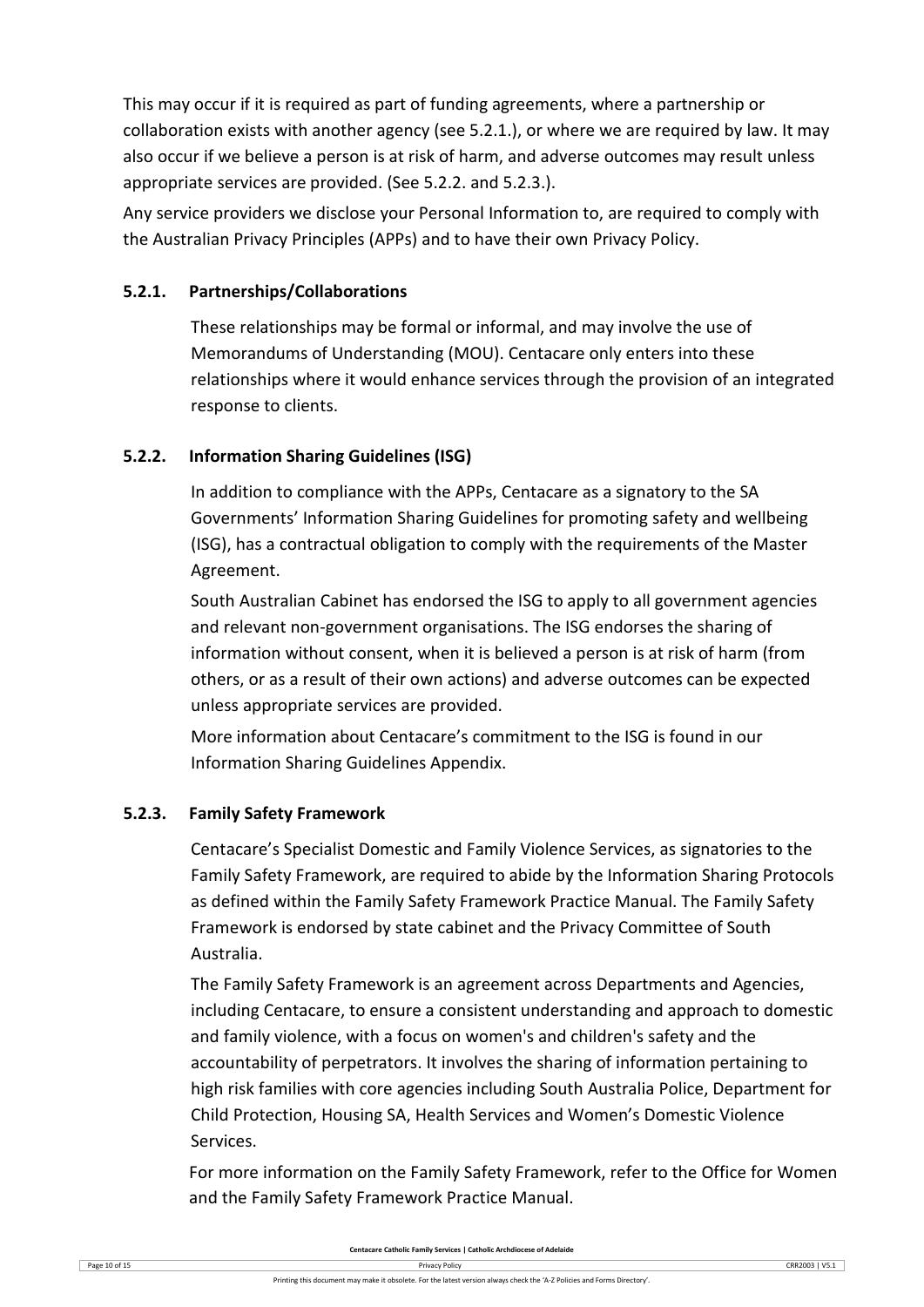# **5.3. Disclosure of Personal Information overseas**

Centacare will take reasonable steps to protect privacy if we send Personal Information about you to a third party in a foreign country. This means Centacare will only transfer Personal Information to a third party in a foreign country if we reasonably believe that the recipient is subject to a law or a binding scheme that imposes principles substantially similar to the APPs, or where you have expressly consented.

If you consent to Personal Information being sent to a foreign country where it cannot be guaranteed they have similar laws, we will provide you with a clear written statement explaining the potential consequences of providing consent, and will not be accountable under the Privacy Act and you will not be able to seek redress under the Privacy Act.

• Where we are required or authorised by or under an Australian law or a court/tribunal order, we may disclose Personal Information to an overseas recipient.

## **5.4. Internal disclosure**

Personal Information is stored by Centacare both physically and in electronic form. Centacare makes use of a variety of software and document management systems (which change from time to time).

Access to detailed information is restricted to individuals who have a genuine need to know the content of that information. General information, as well as the fact of Centacare holding Personal Information about you and your participation in, or use of, a particular Centacare service may be visible more broadly within the organisation. We conduct training with our staff to ensure that they do not misuse or inappropriately access files that they do not have a reasonable need to access.

Senior management staff within the organisation will further have broader access to all information stored by Centacare electronically. These members of staff are provided with training to ensure that they do not inappropriately access or use this information.

## **6. Quality of Personal Information**

Centacare will take reasonable steps in the circumstances to ensure that Personal Information is accurate, complete and up to date, both for our use and for the purpose of disclosure as relevant to the purpose. This includes maintaining and updating Personal Information when we are advised by you that your Personal Information has changed, and at other times as necessary.

The process to correct your Personal Information is detailed in paragraph 8, below.

Centacare has processes in place from commencement of, and throughout, service provision to ensure Personal Information is maintained at the highest level of quality, and that information is accurate, up-to-date, complete and relevant.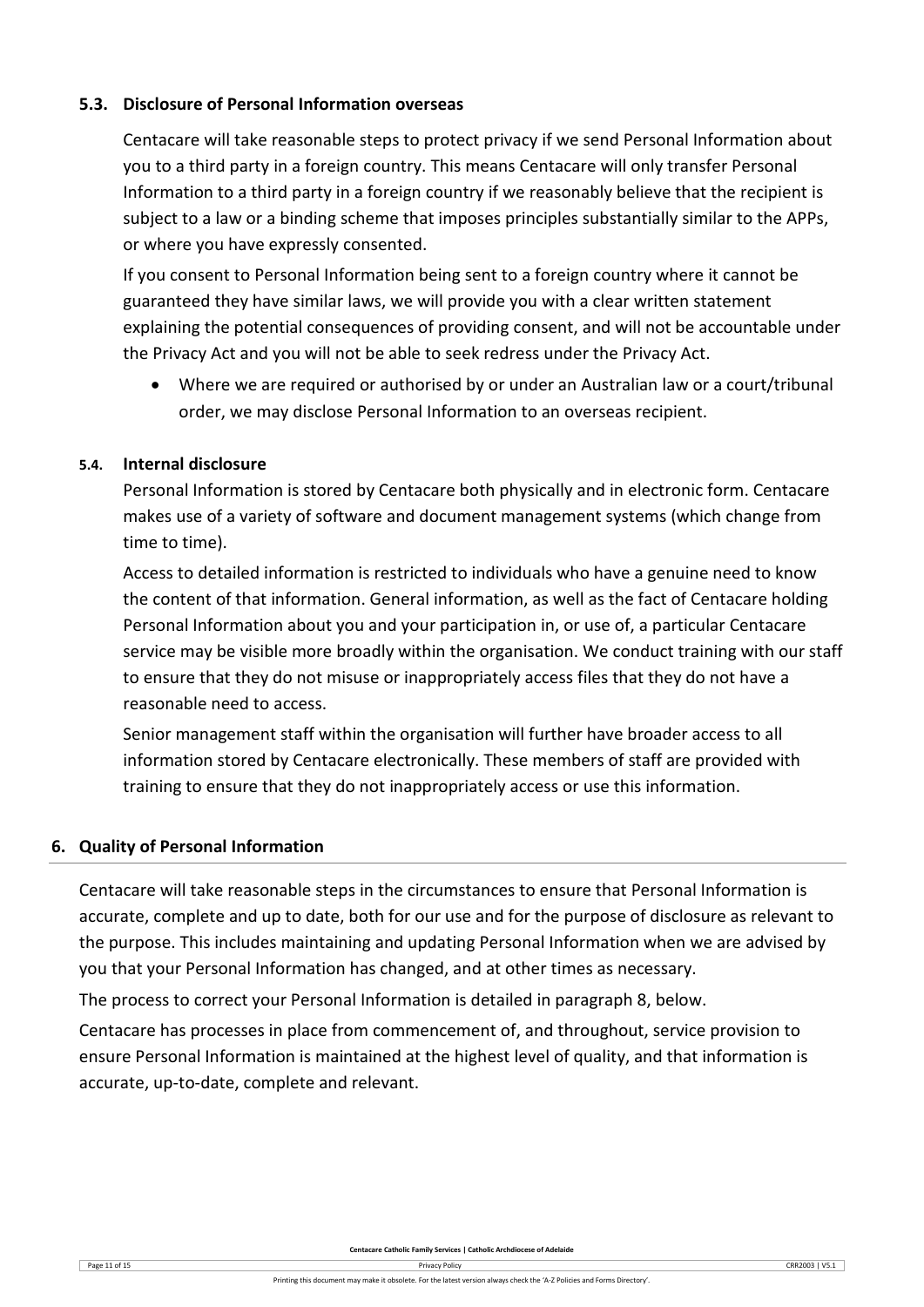# **7. Storage and security of Personal Information**

- **7.1.** Centacare will ensure reasonable steps are taken to protect Personal Information of all records, whether electronic or otherwise held, from misuse, interference and loss from unauthorised access, modification or disclosure. This will occur through a range of processes including:
	- Ensuring current and up-to-date policies and procedures are in place including those for IT security and physical security;
	- Regular training of workers regarding their responsibilities under the Privacy Act;
	- Regular monitoring and review of our work practices;
	- Supervision to an appropriate degree of the staff responsible for such practices;
	- Use of computer security software and encryption; and
	- Maintaining secure premises and restricted access protocols.
- **7.2.** Where Personal Information handling is outsourced to other parties, we will take reasonable steps to ensure the third party meets our obligations under the Privacy Act.
- **7.3.** All stored client information is protected from unauthorised access through the use of secure passwords and user logons, or other security procedures.
- **7.4.** Unless required by or under Australian law or a court/tribunal order, Centacare will take reasonable steps to destroy or permanently de-identify Personal Information if it is no longer needed for any purpose for which the information may be used or disclosed under APP 6.

# **8. Accessing and correcting Personal Information**

- **8.1.** You have the right to ask for access to Personal Information that we hold about you, and ask that we correct that Personal Information. Access will only be granted where the record relates directly to you.
- **8.2.** You can ask for access or correction by contacting us, and we must respond within 30 days. If asked, we must give you access to your Personal Information, and take reasonable steps to correct it if we consider it is incorrect, unless there is a law that allows or requires us not to.
- **8.3.** If you request access to your information, or request correction to it, we will ask you to verify your identity before we give access. This will include any other person authorised to make a request on your behalf, such as a legal guardian. We will try to make the process as simple as possible.
- **8.4.** We have strict guidelines relating to accessing your Personal Information. Our process is as follows:
	- When you request access to your Personal Information, the Manager is notified and they will consult with the Executive Manager as soon as possible after the request has been made. The Manager will review your Personal Information, and take steps to ensure access to any confidential or sensitive third party information will be restricted.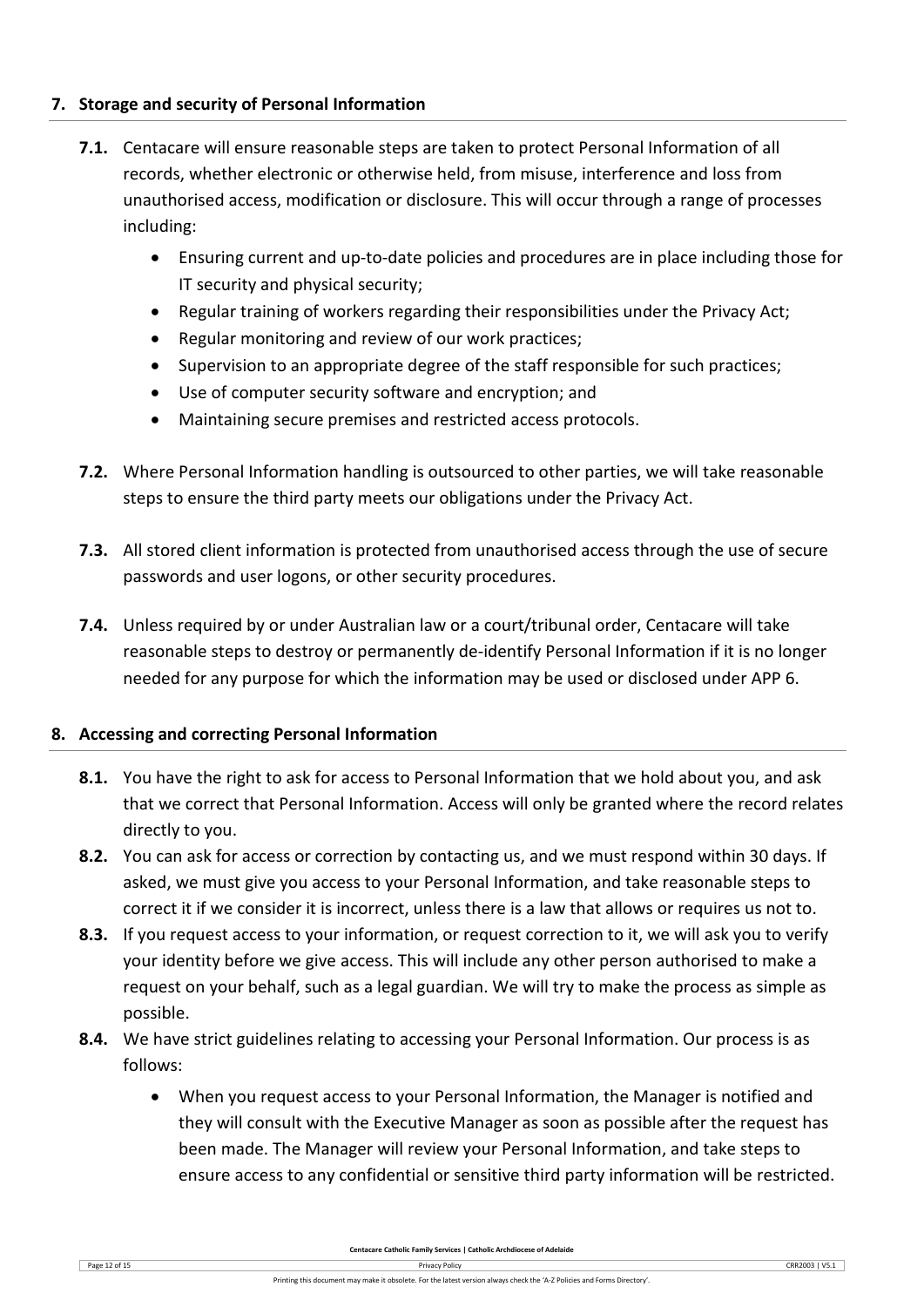• You will be provided with an opportunity to review your Personal Information in the presence of a Manager or delegate. During this time you are able to take notes. If you request a copy of your documents, the Manager or delegate must refer this request to our Director.

Access to Personal Information may be refused where we are authorised under a Commonwealth Act. An example of when refusal may occur is when legislative requirements apply, such as the Family Law Act provisions relating to Family Dispute Resolution Practitioners.

- **8.5.** If we refuse to give you access to or to correct your Personal Information, we will notify you in writing setting out the reasons and the available complaint mechanisms you may access regarding that refusal.
- **8.6.** We will always endeavour to ensure the information we hold is accurate, up-to-date, complete, relevant and not misleading. We will update information if we are satisfied the information we have is inaccurate, out-of-date, incomplete, irrelevant or misleading, having regard to its purpose, or if you request we correct it.
- **8.7.** If we make a correction and we have disclosed the incorrect information to others, you can ask us to tell them about the correction. We must do so unless there is a valid reason not to.
- **8.8.** If we refuse to correct your Personal Information, you can ask us to associate with it (for example, attach a link) a statement that you believe the information is incorrect and why.
- **8.9.** When taking steps to identify and correct incorrect Personal Information we will consider whether we still need the Personal Information for a permitted purpose, or whether reasonable steps must be taken to destroy or de-identify the information.

# **9. How to make a complaint**

Centacare has a feedback and complaints process for anyone who may wish to register a complaint with us about the way we handle Personal Information. Our feedback and complaints process is explained to our clients and/or their guardian/carer on commencement of service. The process is also explained on our website. If you need help lodging a complaint, you can contact us.

If you make a complaint to us, we may give a copy of the complaint to the person you are complaining about, and other affected parties where relevant.

If you wish to make a complaint you can:

- Complete the 'Tell us what you think' form (available at all our sites and on our website) and give it to your worker, leave it at reception or mail it to us.
- Write a letter and mail it to: Centacare Complaints Coordinator, 45 Wakefield Street, Adelaide SA 5000
- Email your feedback to: [enquiries@centacare.org.au](mailto:enquiries@centacare.org.au)
- Telephone us on: (08) 8215 6700

If we are unable to resolve your complaint or you do not believe that your concerns have been dealt with adequately, you can contact the Health and Community Services Complaints Commissioner by telephoning: (08) 8226 8666 or Country SA toll free 1800 232 007, or the Office of the Australian Information Commissioner, whose details can be found at [http://oaic.gov.au.](http://oaic.gov.au/)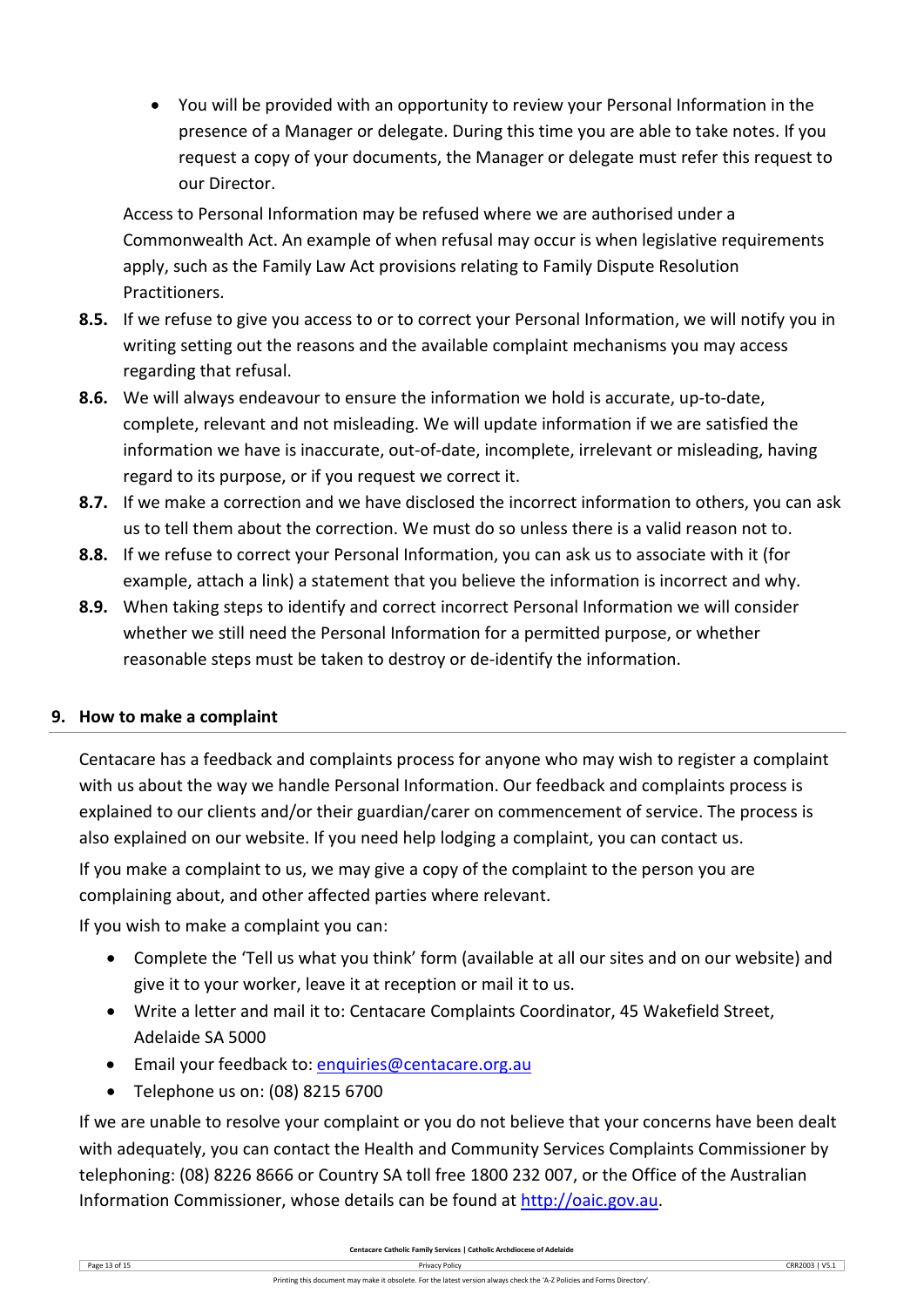## **10. Related Documents**

| <b>Title</b>                                                   | <b>Source</b> |
|----------------------------------------------------------------|---------------|
| <b>Confidentiality Policy (CRR2004)</b>                        | Centacare     |
| <b>Client Rights Policy (CRR2001)</b>                          | Centacare     |
| <b>Feedback and Complaints Policy and Procedure (CRR2002)</b>  | Centacare     |
| Tell us what you think form                                    |               |
| <b>Client Services Policy (SD1001)</b>                         | Centacare     |
| Client Induction Guidelines (SD1001.1)                         | Centacare     |
| <b>Client Records Policy and Procedure (SD1002)</b>            | Centacare     |
| <b>Communications Policy (GA5005)</b>                          | Centacare     |
| <b>Collaboration and Strategic Positioning Policy (GA5010)</b> | Centacare     |
| <b>Centacare Privacy Statement</b>                             | Centacare     |
| Personnel Files Policy (HR4018)                                | Centacare     |
| <b>NDIS Compliance Framework Overview (GA5034)</b>             | Centacare     |
| <b>NDIS Policy (GA5035)</b>                                    | Centacare     |

## **11. Legislation and Standards**

| <b>Title</b>                                                          | <b>Source</b>            |  |
|-----------------------------------------------------------------------|--------------------------|--|
| <b>Privacy Act 1988</b>                                               | Cth Legislation          |  |
| Family Law Act 1975 (Section 10E)                                     | Cth Legislation          |  |
| Children and Young People (Safety) Act 2017                           | <b>State Legislation</b> |  |
| <b>Family Law Amendment (Shared Parental Responsibility) Act 2006</b> | Cth Legislation          |  |
| <b>Guardianship and Administration Act 1993</b>                       | <b>State Legislation</b> |  |
| <b>Public Health Act 2011</b>                                         | <b>State Legislation</b> |  |
| <b>National Disability Insurance Scheme Act 2013</b>                  | Cth Legislation          |  |

## **12. Resources**

| <b>Title</b>                                          | <b>Source</b>                   |  |
|-------------------------------------------------------|---------------------------------|--|
| Office of the Australian Information Commissioner     | Office of the Australian        |  |
|                                                       | <b>Information Commissioner</b> |  |
| <b>Family Safety Framework</b>                        | Office for Women                |  |
| Information Sharing Guidelines (Appendix) (CRR2004.2) | Centacare                       |  |
| <b>NDIS Quality and Safeguarding Framework</b>        | <b>NDIS</b>                     |  |

## **13. Monitor and Evaluate**

This policy will be monitored for compliance and effectiveness by the Quality Implementation Team and Centacare's Audit Framework. This document will follow a three year review cycle depending on risk assessment. Interim reviews will occur at any time as required in response to either feedback or changes in legislation, policy or practices, such as when our information handling practices change. This will be done to ensure the information is current, useful and easy to understand. Updates will be publicised on our website and through our email lists.